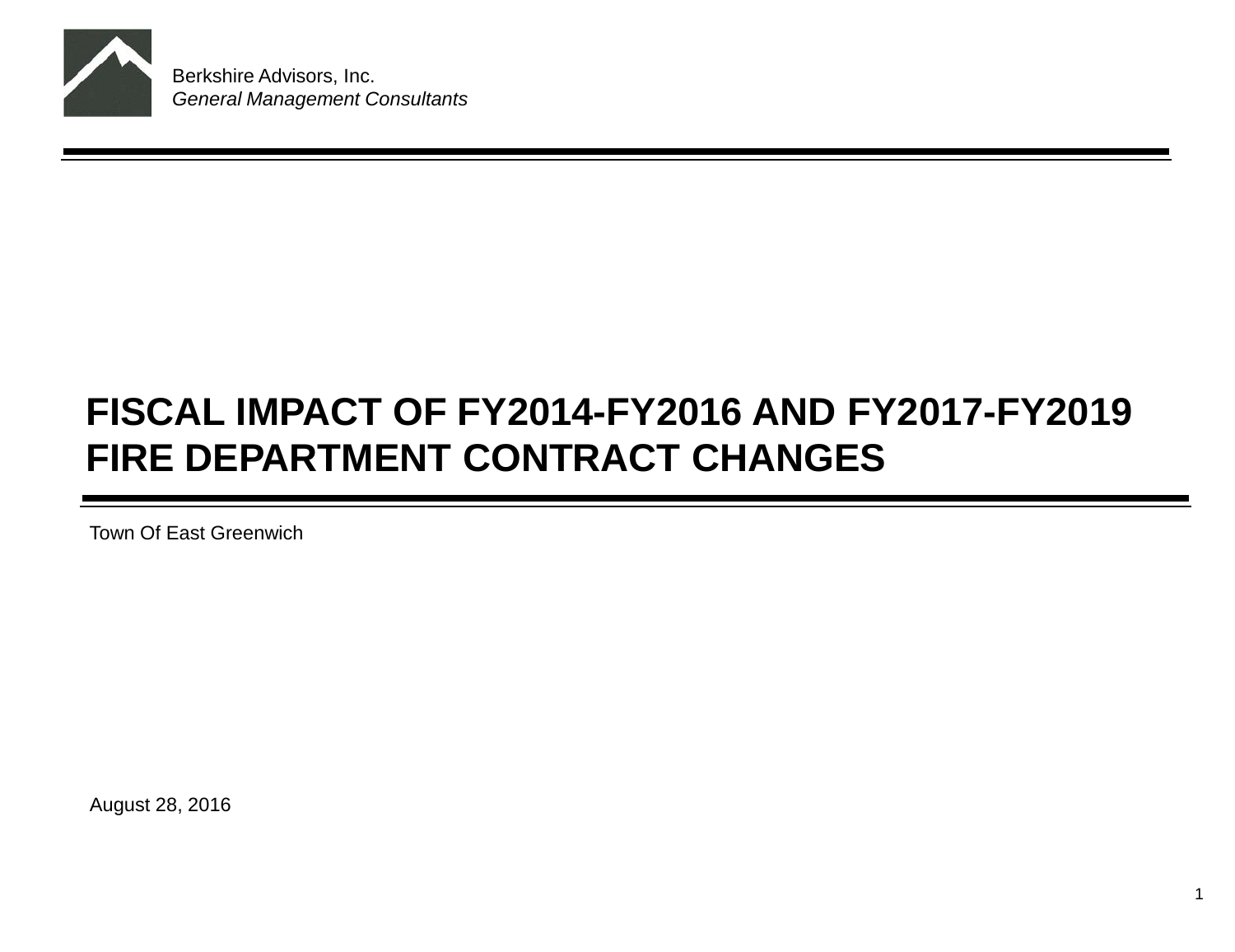## **This presentation summarizes the fiscal impact of changes to the FY2014-FY2016 and FY2017-FY2019 contract**

- The analysis assumes the current number of firefighters and officers by rank and the current seniority of officers
- Contract provisions are analyzed assuming this staffing configuration was in place during each year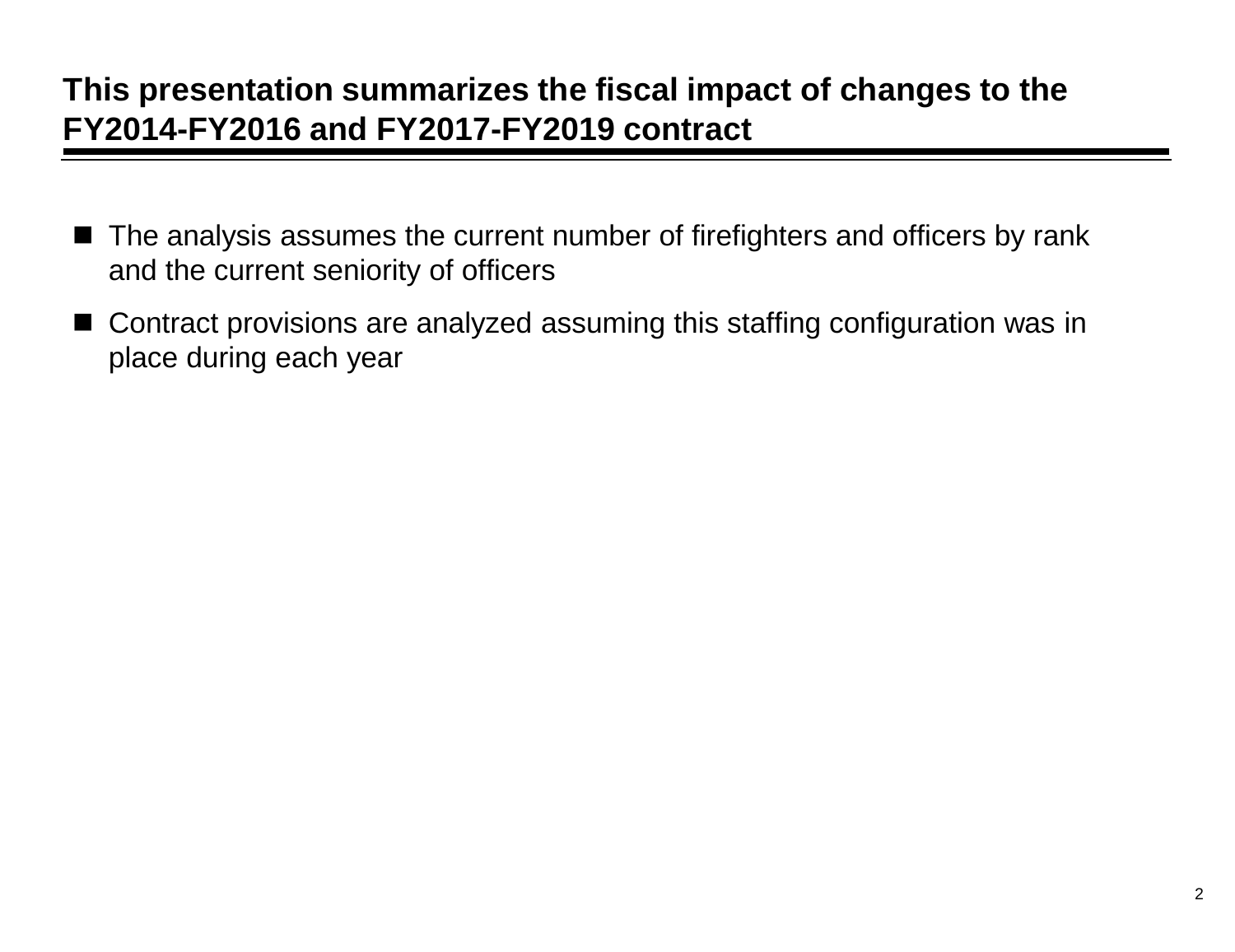## **The fiscal impact of implementing the FY2014-FY2016 contract increased from \$124,885 in FY 2014 to \$343,171 in FY 2019**

|                                                                               | FY 2014    | FY 2015    | FY 2016    | FY 2017    | FY 2018    | FY 2019    |
|-------------------------------------------------------------------------------|------------|------------|------------|------------|------------|------------|
| Compensation                                                                  |            |            |            |            |            |            |
|                                                                               |            |            |            |            |            |            |
| Change Wage And Longevity Pay                                                 | \$529      | \$59,074   | \$148,854  | \$148,854  | \$148,854  | \$148,854  |
| Schedules; Eliminate ET Incentive Pay                                         |            |            |            |            |            |            |
|                                                                               |            |            |            |            |            |            |
| Vacations                                                                     |            |            |            |            |            |            |
|                                                                               |            |            |            |            |            |            |
| <b>Change Earned Vacation Schedule For</b><br><b>Platoon Firefighters</b>     | \$46,098   | \$47,013   | \$48,429   | \$49,271   | \$54,456   | \$55,547   |
|                                                                               |            |            |            |            |            |            |
| <b>Increase Sick Leave Hours Earned For</b><br>Staff Hired After July 1, 2010 | \$13,943   | \$14,221   | \$14,647   | \$16,478   | \$16,807   | \$17,143   |
|                                                                               |            |            |            |            |            |            |
| Holidays                                                                      |            |            |            |            |            |            |
|                                                                               |            |            |            |            |            |            |
| Increase Hours Of Holiday Pay From 8.4<br>To 12                               | \$52,150   | \$53,192   | \$54,790   | \$57,494   | \$58,760   | \$59,938   |
|                                                                               |            |            |            |            |            |            |
| Eliminate Two Half Holidays                                                   | (\$10,619) | (\$10,831) | (\$11,156) | (\$11,707) | (\$11,965) | (\$12,204) |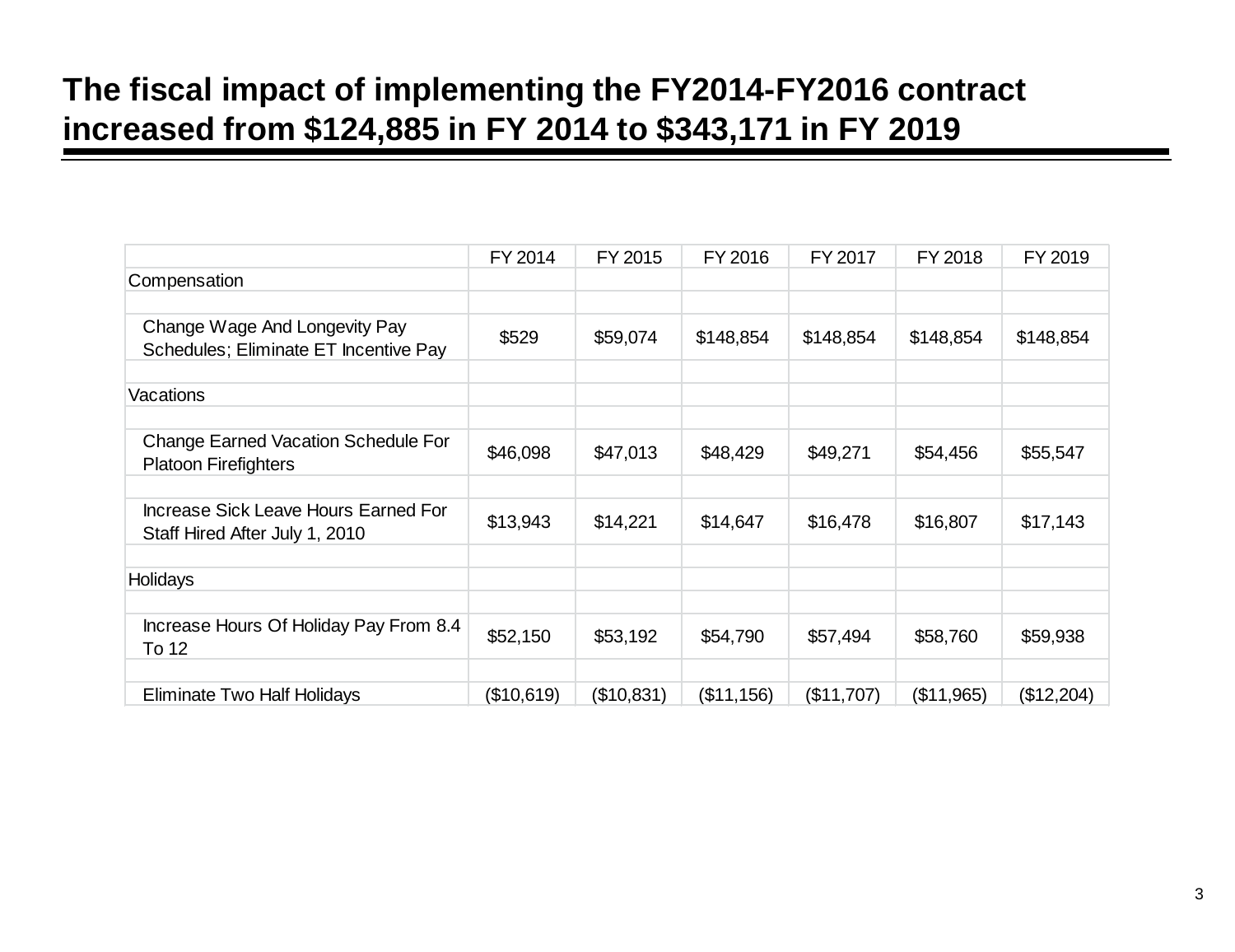## **The fiscal impact of implementing the FY2014-FY2016 contract increased from \$124,885 in FY 2014 to \$343,171 in FY 2019 (cont'd)**

|                                                                                                                           | FY 2014   | FY 2015   | FY2016    | FY 2017   | FY 2018   | FY 2019   |
|---------------------------------------------------------------------------------------------------------------------------|-----------|-----------|-----------|-----------|-----------|-----------|
| <b>Health Care</b>                                                                                                        |           |           |           |           |           |           |
|                                                                                                                           |           |           |           |           |           |           |
| Reduce Employee Health Care Contribution                                                                                  |           | \$27,757  | \$27,757  | \$27,757  | \$27,757  | \$27,757  |
|                                                                                                                           |           |           |           |           |           |           |
| Clothing                                                                                                                  |           |           |           |           |           |           |
|                                                                                                                           |           |           |           |           |           |           |
| <b>Increase Clothing Allowance</b>                                                                                        | \$7,400   | \$25,900  | \$25,900  | \$25,900  | \$25,900  | \$25,900  |
|                                                                                                                           |           |           |           |           |           |           |
| Training                                                                                                                  |           |           |           |           |           |           |
|                                                                                                                           |           |           |           |           |           |           |
| Increase Pay For Trainee From 75 Percent<br>Of A Probationary Firefighter To 100 Percent<br>Of A Probationary Firefighter | \$3,077   | \$3,138   | \$3,233   | \$3,890   | \$3,968   | \$4,047   |
|                                                                                                                           |           |           |           |           |           |           |
| Increase Training From Six Weeks To 12<br>Weeks                                                                           | \$12,309  | \$12,553  | \$12,931  | \$15,560  | \$15,871  | \$16,189  |
|                                                                                                                           |           |           |           |           |           |           |
| Total Annual Cost Of FY2014-FY2016 Contract                                                                               | \$124,886 | \$232,018 | \$325,384 | \$333,497 | \$340,409 | \$343,171 |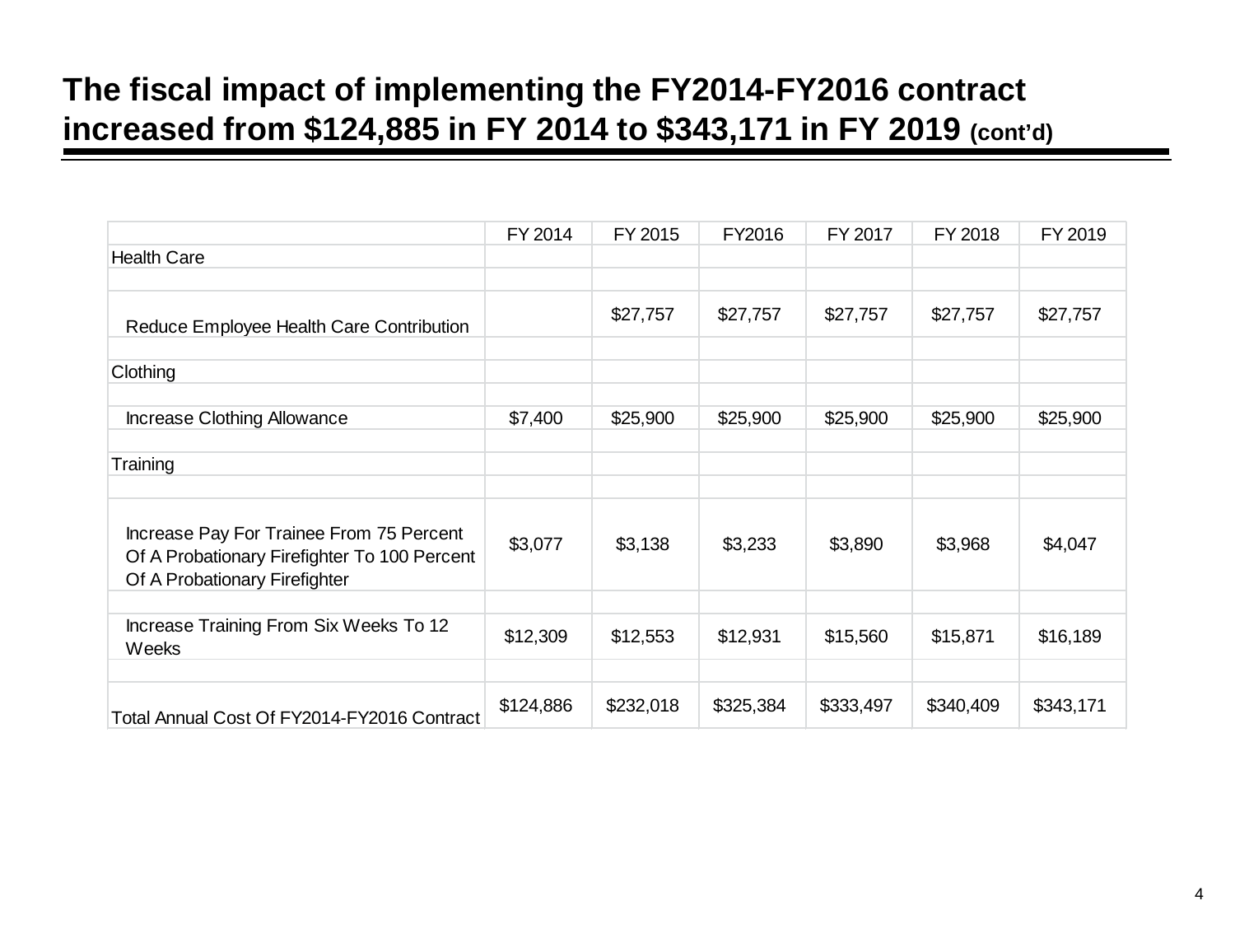## **The cumulative cost of implementing the FY2014-FY2016 contract is \$1.7 million**

|                | <b>Cumulative</b> |
|----------------|-------------------|
| Year           | Cost              |
| FY 2014        | \$124,886         |
| <b>FY 2015</b> | \$356,904         |
| <b>FY 2016</b> | \$682,288         |
| <b>FY 2017</b> | \$1,015,785       |
| FY 2018        | \$1,356,193       |
| FY 2019        | \$1,699,364       |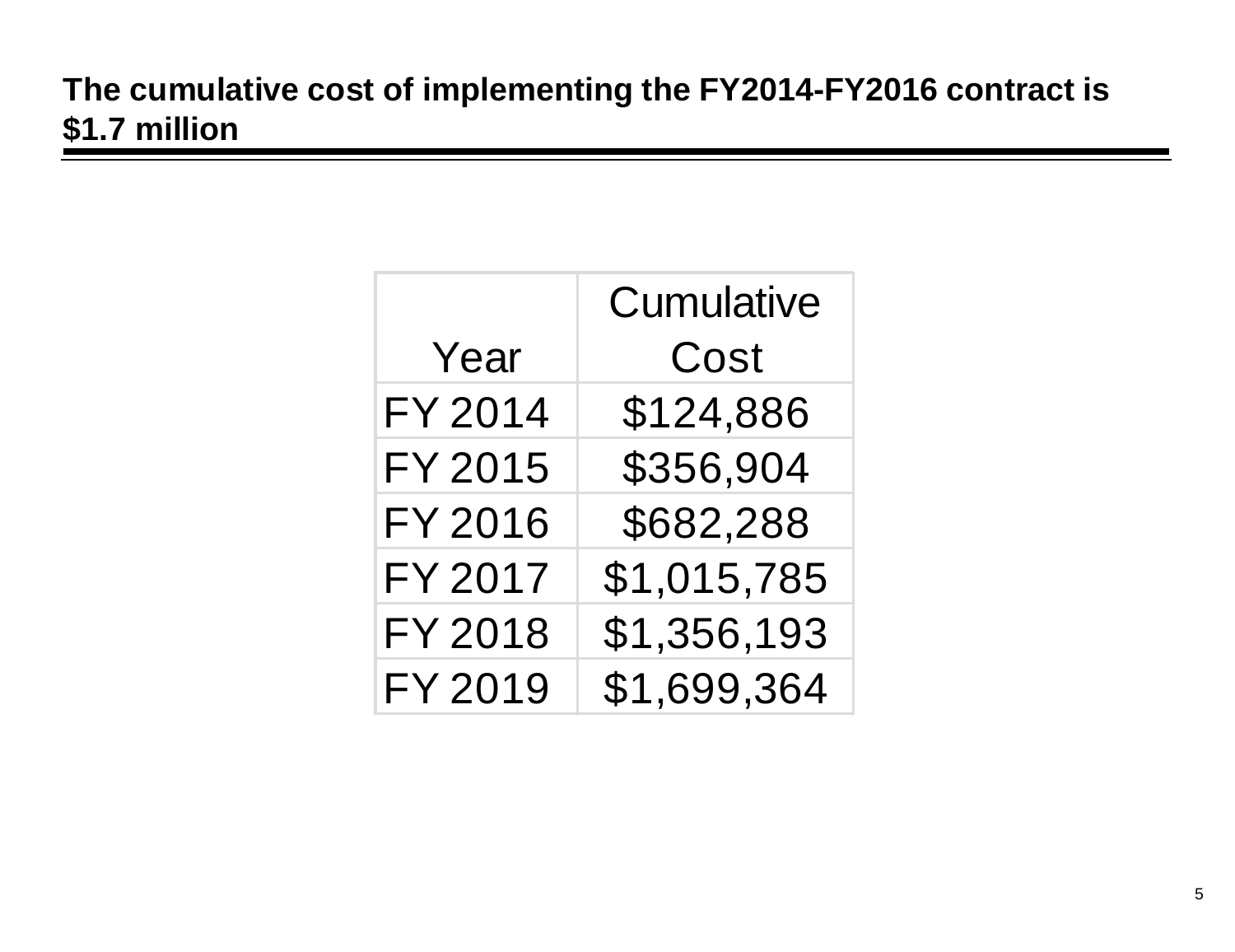## **The fiscal impact of implementing the FY2017-FY2019 contract increased from \$466,909 in FY 2017 to \$951,569 in FY 2019**

|                                                                            | FY 2017      | FY 2018      | FY 2019      |
|----------------------------------------------------------------------------|--------------|--------------|--------------|
|                                                                            |              |              |              |
| Department Structure And Staffing                                          |              |              |              |
|                                                                            |              |              |              |
| Phase Out Floater Positions And Increase Minimum<br><b>Staffing Levels</b> | \$141,852.17 | \$258,956.91 | \$480,369.02 |
|                                                                            |              |              |              |
| Require 1 Captain And 3 Lieutenants Be Working On<br>Each Platoon          | \$77,094.09  | \$77,267.83  | \$78,758.04  |
|                                                                            |              |              |              |
| Compensation                                                               |              |              |              |
|                                                                            |              |              |              |
| Change Wage And Longevity Schedule                                         | \$143,309.11 | \$213,629.08 | \$270,735.18 |
|                                                                            |              |              |              |
| Holiday                                                                    |              |              |              |
|                                                                            |              |              |              |
| Pay Firefighters Working Holidays Time And A Half                          | \$52,994.52  | \$54,160.92  | \$55,246.32  |
|                                                                            |              |              |              |
| Collateral Dispatch                                                        |              |              |              |
|                                                                            |              |              |              |
| Increase Hourly Rates For Collateral Dispatch                              | \$20,826.13  | \$20,828.13  | \$20,828.13  |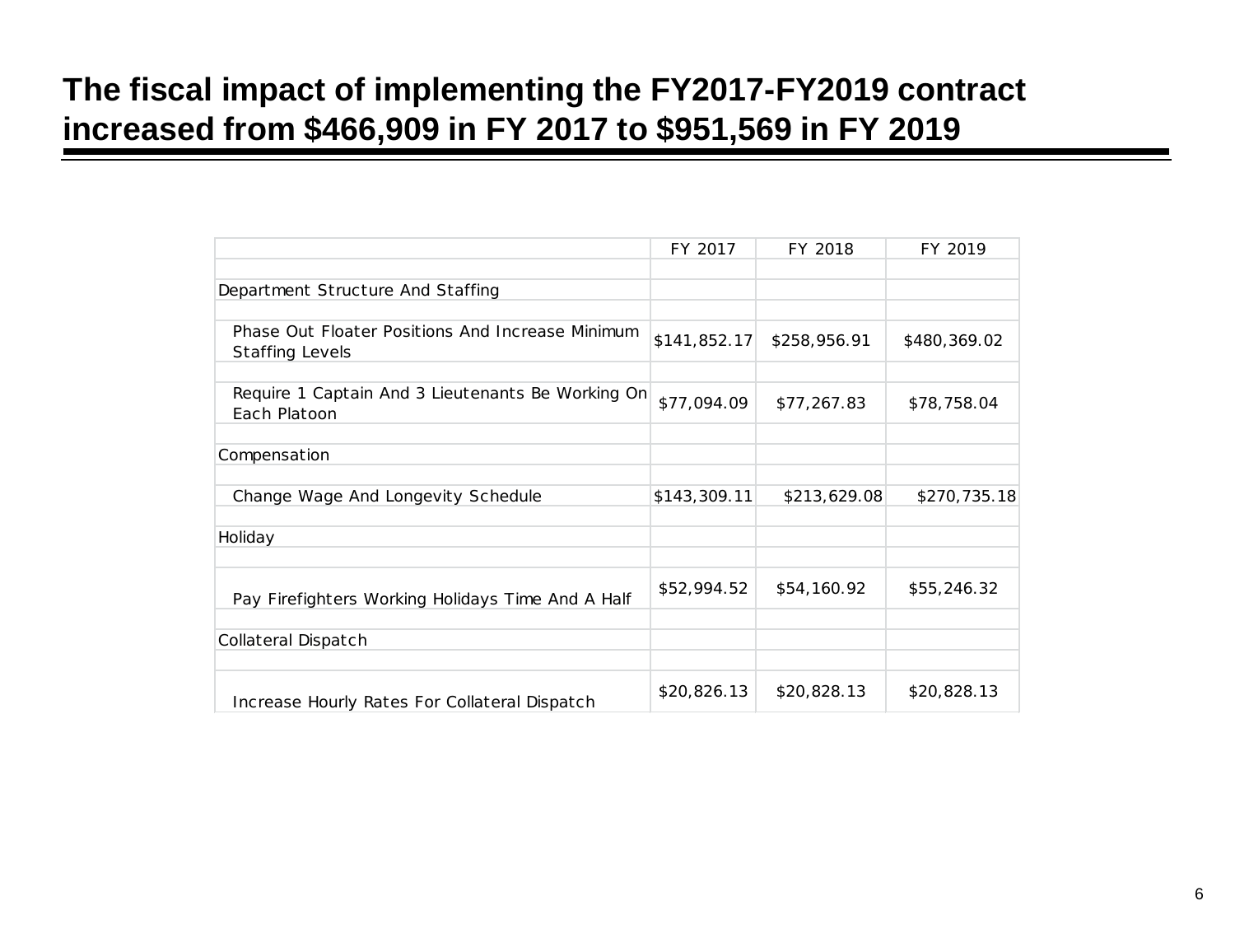## **The fiscal impact of implementing the FY2017-FY2019 contract increased from \$466,909 in FY 2017 to \$951,569 in FY 2019 (cont'd)**

|                                                                                             | FY 2017      | FY 2018      | FY 2019      |
|---------------------------------------------------------------------------------------------|--------------|--------------|--------------|
| Overtime                                                                                    |              |              |              |
|                                                                                             |              |              |              |
| Allow Firefighters To Earn Compensatory Time In<br>Lieu Of Paid Overtime                    | \$12,069.95  | \$12,069.95  | \$12,069.95  |
|                                                                                             |              |              |              |
| Education                                                                                   |              |              |              |
|                                                                                             |              |              |              |
| Increase Educational Reimbursement Cap                                                      | \$8,000.00   | \$8,000.00   | \$8,000.00   |
|                                                                                             |              |              |              |
| Bargaining Leave                                                                            |              |              |              |
|                                                                                             |              |              |              |
| Increase The Number Of Firefighters Who Can<br>Receive Leave For Union Business From 2 to 3 | \$3,983.00   | \$3,983.00   | \$3,983.00   |
|                                                                                             |              |              |              |
| Clothing                                                                                    |              |              |              |
|                                                                                             |              |              |              |
| Increase Clothing Allowance                                                                 | \$3,700.00   | \$11,100.00  | \$18,500.00  |
|                                                                                             |              |              |              |
| <b>Collateral Duties</b>                                                                    |              |              |              |
|                                                                                             |              |              |              |
| Increase Collateral Duty Supervisor Pay From \$26<br>Per Hour To \$28 Per Hour              | \$3,079.65   | \$3,079.65   | \$3,079.65   |
|                                                                                             |              |              |              |
| Total Annual Cost Of FY2017-FY2019 Contract                                                 | \$466,908.62 | \$663,075.47 | \$951,569.29 |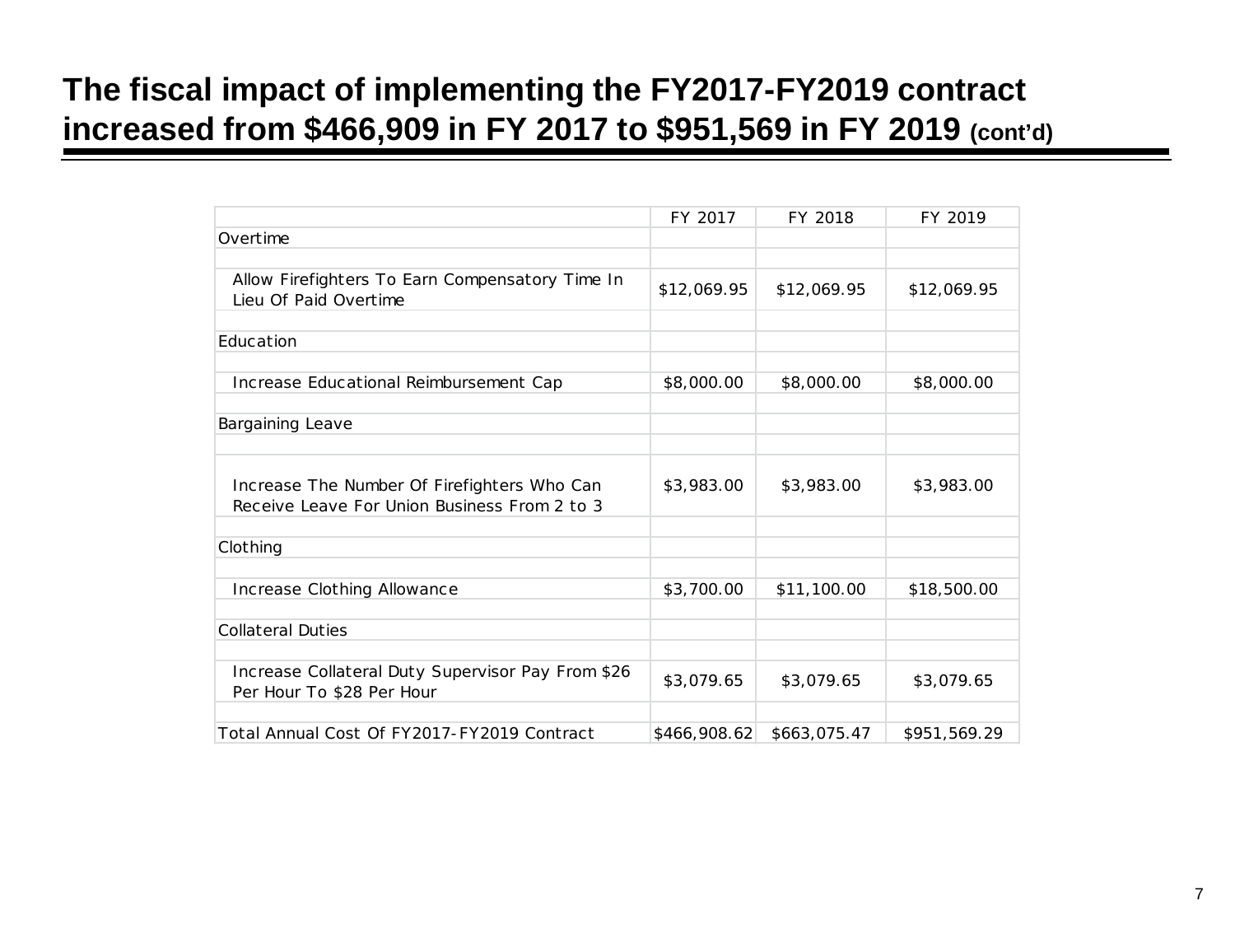## **The cumulative cost of implementing the FY2017-FY2019 contract was \$2.1 million**

|                | Cumulative  |  |  |  |
|----------------|-------------|--|--|--|
| Year           | Cost        |  |  |  |
| FY 2017        | \$466,909   |  |  |  |
| <b>FY 2018</b> | \$1,129,984 |  |  |  |
| FY 2019        | \$2,081,553 |  |  |  |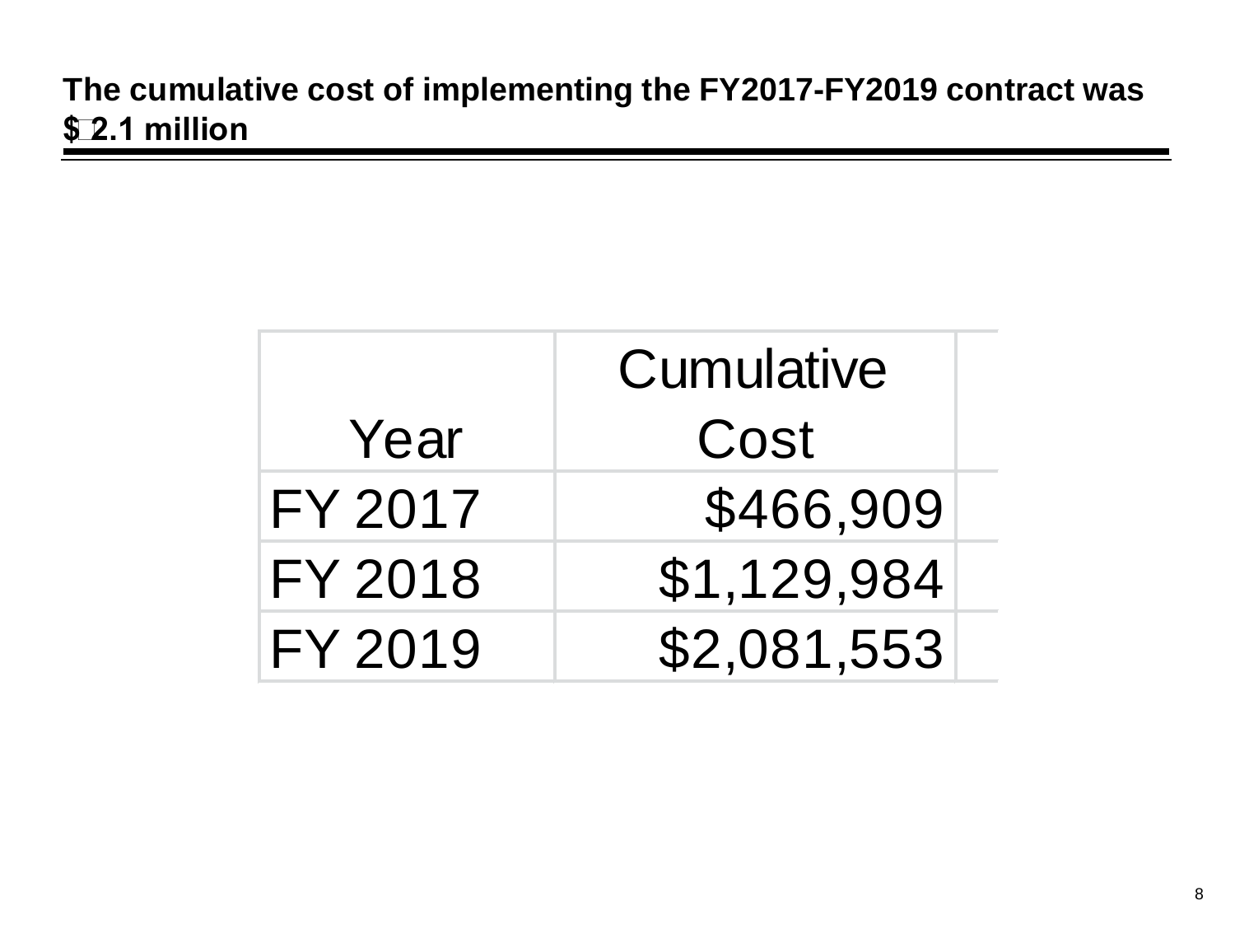#### **When added to FY2013 wage and longevity costs, implementing FY2014-FY2016 and FY2017-FY2019 contracts increased costs from \$2.9 million in FY2013 to \$4.2 million in FY2019**

|                                                                     | FY 2013     | FY 2014     | FY 2015     | FY 2016     | FY 2017     | FY 2018     | FY 2019     |
|---------------------------------------------------------------------|-------------|-------------|-------------|-------------|-------------|-------------|-------------|
| Compensation                                                        |             |             |             |             |             |             |             |
|                                                                     |             |             |             |             |             |             |             |
| <b>Estimated Compensation Wage And</b><br>Longevity Pay Each Year   | \$2,930,009 | \$2,930,538 | \$2,989,083 | \$3,078,863 | \$3,222,172 | \$3,292,492 | \$3,349,598 |
| CHANGES IN COST DUE TO CONTRACTUAL CHANGES                          |             |             |             |             |             |             |             |
|                                                                     |             |             |             |             |             |             |             |
| Department Structure And Staffing                                   |             |             |             |             |             |             |             |
| Phase Out Floater Positions And<br>Increase Minimum Staffing Levels |             |             |             |             | \$141,852   | \$258,957   | \$480,369   |
| Require 1 Captain And 3 Lieutenants<br>Be Working On Each Platoon   |             |             |             |             | \$77,094    | \$77,268    | \$78,758    |
| Holidays                                                            |             |             |             |             |             |             |             |
|                                                                     |             |             |             |             |             |             |             |
| Increase Hours Of Holiday Pay From<br>8.4 To 12                     |             | \$52,150    | \$53,192    | \$54,790    | \$57,494    | \$58,760    | \$59,938    |
| Eliminate Two Half Holidays                                         |             | (\$10,619)  | (\$10,831)  | (\$11, 156) | (\$11,707)  | (\$11,965)  | (\$12,204)  |
|                                                                     |             |             |             |             |             |             |             |
| Pay Firefighters Working Holidays<br>Time And A Half                |             |             |             |             | \$52,995    | \$54,161    | \$55,246    |
|                                                                     |             |             |             |             |             |             |             |
| Vacations                                                           |             |             |             |             |             |             |             |
| <b>Change Earned Vacation Schedule</b><br>For Platoon Firefighters  |             | \$46,098    | \$47,013    | \$48,429    | \$49,271    | \$54,456    | \$55,547    |
| Increase Sick Leave Hours Earned For                                |             |             |             |             |             |             |             |
| Staff Hired After July 1, 2010                                      |             | \$13,943    | \$14,221    | \$14,647    | \$16,478    | \$16,807    | \$17,143    |
| Clothing                                                            |             |             |             |             |             |             |             |
|                                                                     |             |             |             |             |             |             |             |
| Increase Clothing Allowance                                         |             | \$7,400     | \$25,900    | \$25,900    | \$29,600    | \$37,000    | \$44,400    |
| <b>Health Care</b>                                                  |             |             |             |             |             |             |             |
|                                                                     |             |             |             |             |             |             |             |
| Reduce Employee Health Care<br>Contribution                         |             |             | \$27,757    | \$27,757    | \$27,757    | \$27,757    | \$27,757    |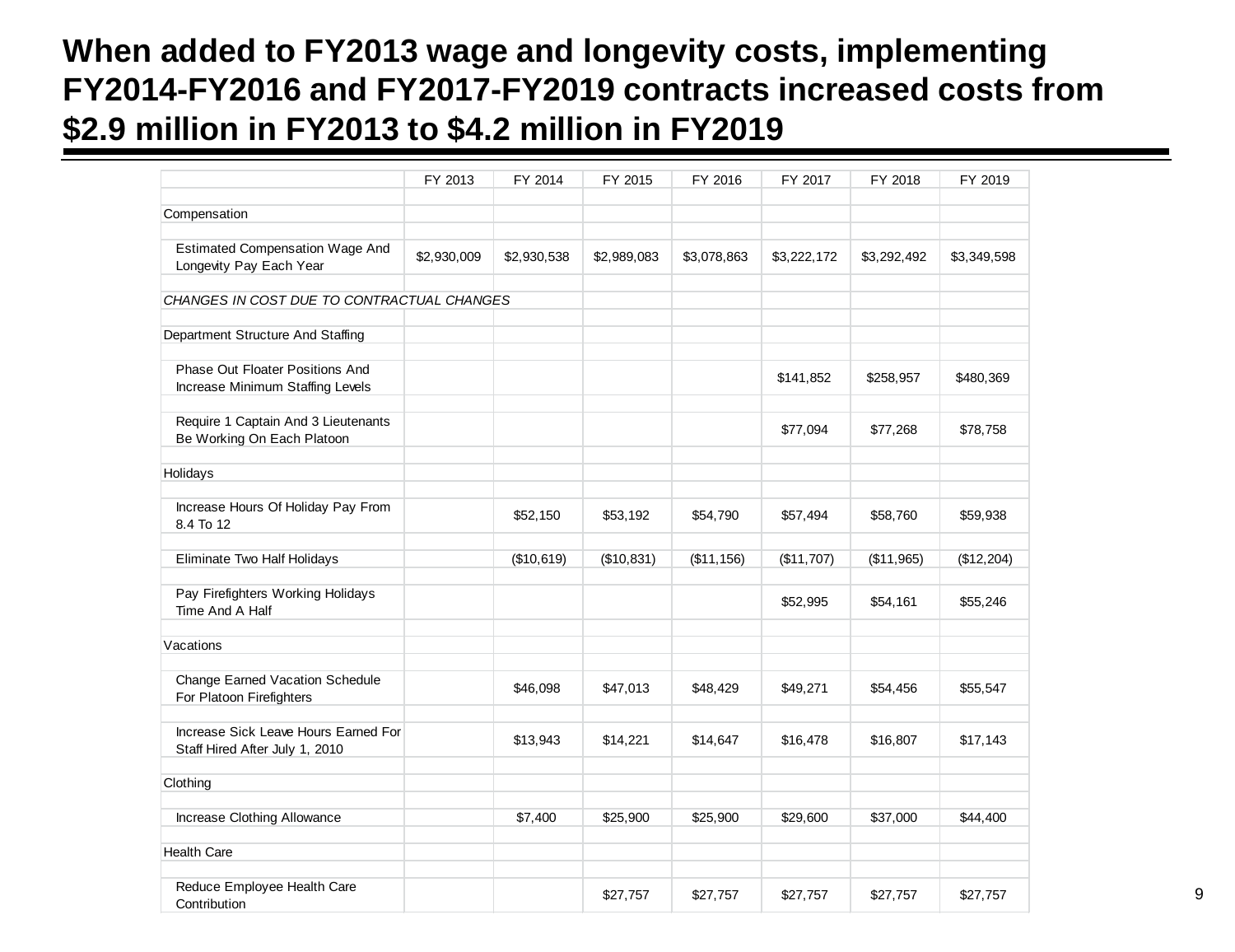#### **When added to FY2013 wage and longevity costs, implementing FY2014-FY2016 and FY2017-FY2019 contracts increased costs from \$2.9 million in FY 2013 to \$4.2 million in FY 2019 (cont'd)**

|                                                                                                                              | FY 2013     | FY 2014     | FY 2015     | FY 2016     | FY 2017     | FY 2018     | FY 2019     |
|------------------------------------------------------------------------------------------------------------------------------|-------------|-------------|-------------|-------------|-------------|-------------|-------------|
| Training                                                                                                                     |             |             |             |             |             |             |             |
|                                                                                                                              |             |             |             |             |             |             |             |
| Increase Pay For Trainee From 75<br>Percent Of A Probationary Firefighter<br>To 100 Percent Of A Probationary<br>Firefighter |             | \$3,077     | \$3,138     | \$3,233     | \$3,890     | \$3,968     | \$4,047     |
| Increase Training From Six Weeks To<br>12 Weeks                                                                              |             | \$12,309    | \$12,553    | \$12,931    | \$15,560    | \$15,871    | \$16,189    |
| Collateral Dispatch                                                                                                          |             |             |             |             |             |             |             |
| Increase Hourly Rates For Collateral<br>Dispatch                                                                             |             |             |             |             | \$20,826    | \$20,828    | \$20,828    |
| Overtime                                                                                                                     |             |             |             |             |             |             |             |
| Allow Firefighters To Earn<br>Compensatory Time In Lieu Of Paid<br>Overtime                                                  |             |             |             |             | \$12,070    | \$12,070    | \$12,070    |
| Education                                                                                                                    |             |             |             |             |             |             |             |
| Increase Educational Reimbursement<br>Cap                                                                                    |             |             |             |             | \$8,000     | \$8,000     | \$8,000     |
| <b>Bargaining Leave</b>                                                                                                      |             |             |             |             |             |             |             |
| Increase The Number Of Firefighters<br>Who Can Receive Leave For Union<br>Business From 2 to 3                               |             |             |             |             | \$3,983     | \$3,983     | \$3,983     |
| <b>Collateral Duties</b>                                                                                                     |             |             |             |             |             |             |             |
| Increase Collateral Duty Supervisor<br>Pay From \$26 Per Hour To \$28 Per<br>Hour                                            |             |             |             |             | \$3,080     | \$3,080     | \$3,080     |
| <b>TOTAL COST</b>                                                                                                            | \$2,930,009 | \$3,054,895 | \$3,162,027 | \$3,255,393 | \$3,730,414 | \$3,933,493 | \$4,224,749 |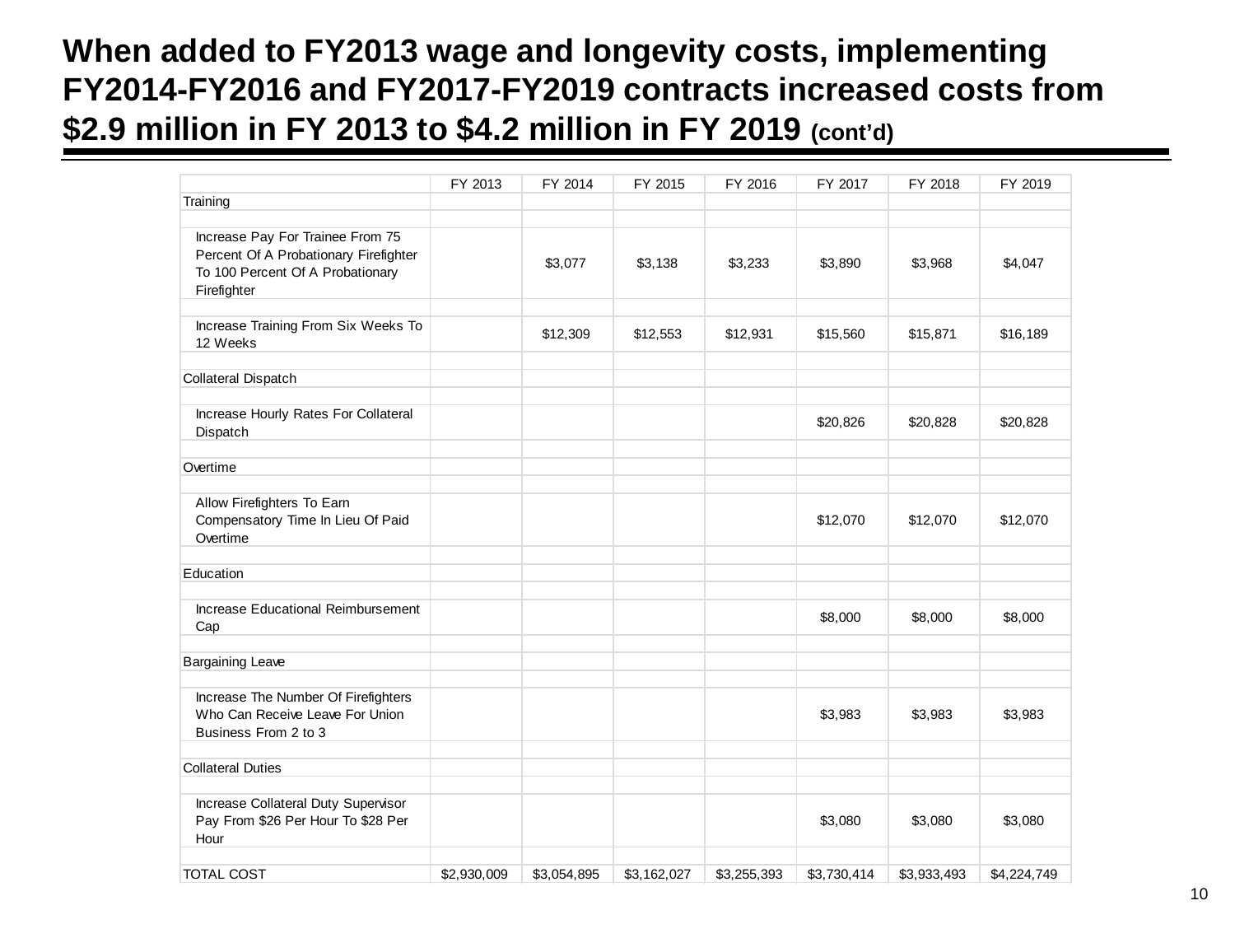#### **As a percentage of FY2013 wage and longevity costs, implementing the FY2014-FY2016 and FY2017-FY2019 contracts increased costs by 44.2 percent**

|         |             | Annual          | Percentage Increase  |  |
|---------|-------------|-----------------|----------------------|--|
|         |             | Percentage      | Over FY2013 Wages    |  |
| Year    | Cost        | <b>Increase</b> | <b>And Longevity</b> |  |
| FY 2013 | \$2,930,009 |                 |                      |  |
| FY 2014 | \$3,054,895 | 4.3%            | 4.3%                 |  |
| FY 2015 | \$3,162,027 | 3.5%            | 7.9%                 |  |
| FY 2016 | \$3,255,393 | 3.0%            | 11.1%                |  |
| FY 2017 | \$3,730,414 | 14.6%           | 27.3%                |  |
| FY 2018 | \$3,933,493 | 5.4%            | 34.2%                |  |
| FY 2019 | \$4,224,749 | 7.4%            | 44.2%                |  |